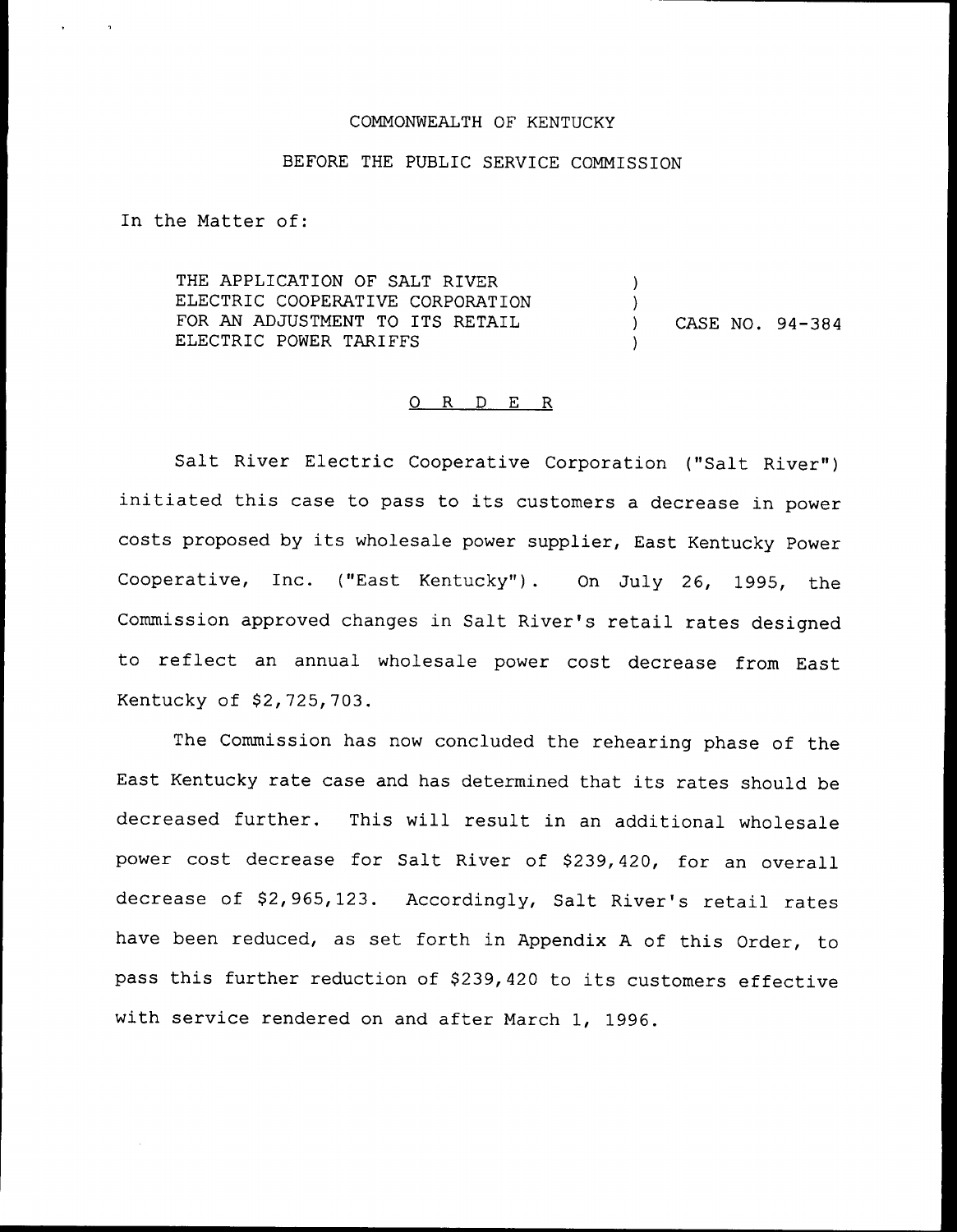IT IS THEREFORE ORDERED that:

1. The rates in Appendix A, attached hereto and incorporated herein, are approved for service rendered on and after March 1, 1996.

2. Within <sup>20</sup> days of the date of this Order, Salt River shall file with the Commission revised tariff sheets setting out the rates approved herein.

Done at Frankfort, Kentucky this 28th day of February, 1996.

# PUBLIC SERVICE COMMISSION

Brea thr Ch*a*irma

Chairman

V < Commissione

ATTEST:

 $000$ 

Executive Director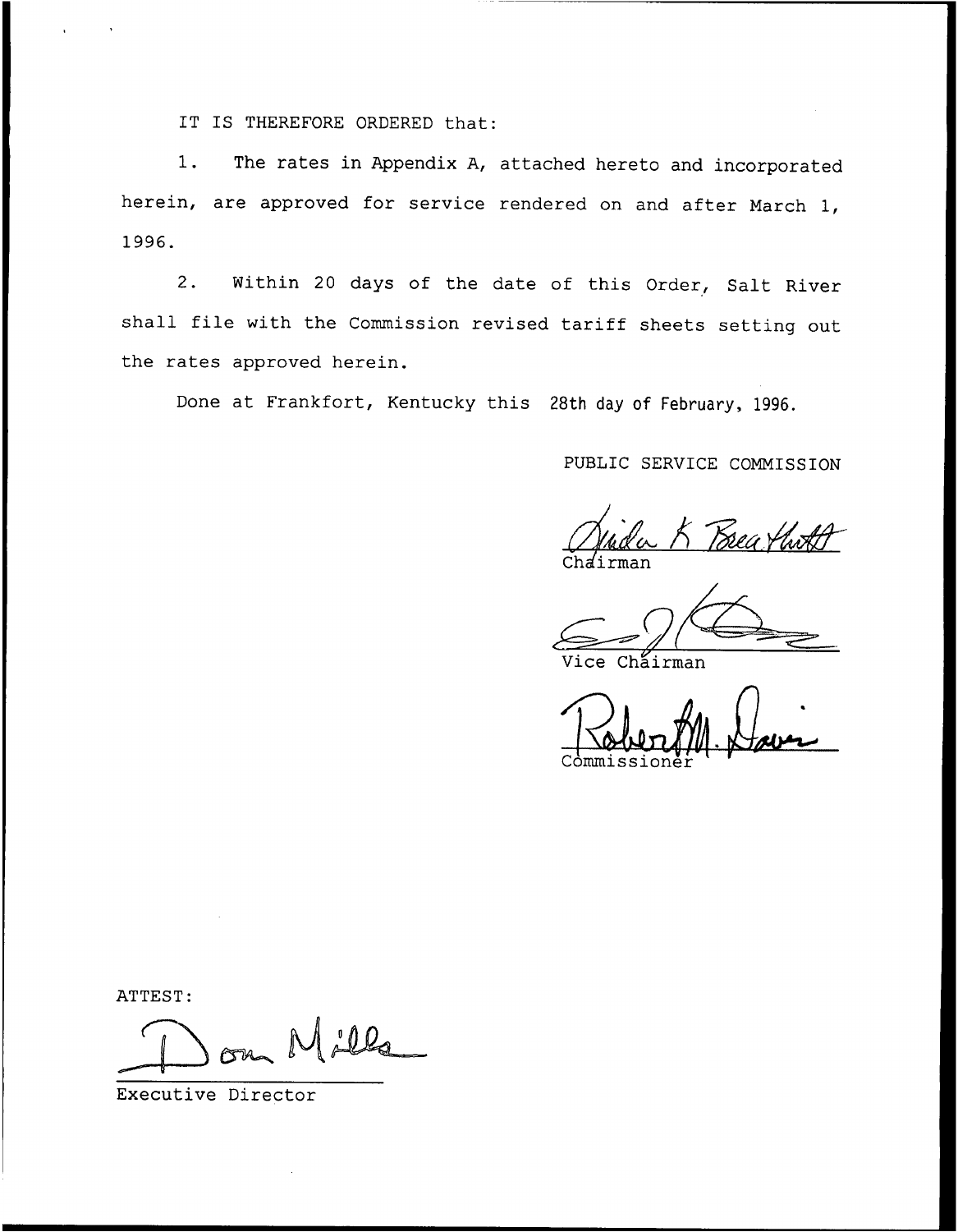#### APPENDIX A

# APPENDIX TO AN ORDER OF THE KENTUCKY PUBLIC SERVICE COMMISSION IN CASE NO. 94-384 DATED FEBRUARY 28, <sup>1996</sup>

The following rates and charges are prescribed for the customers in the area served by Salt River Electric Cooperative Corporation. All other rates and charges not specifically mentioned herein shall remain the same as those in effect under authority of this Commission prior to the effective date of this Order.

#### SCHEDULE A—5 FARM AND HOME SERVICE

Rates:

All KWH per Month .051201 Per KWH

#### SCHEDULE A-5T FARM AND HOME SERVICE — TAXABLE

Rates:

All KWH per Month  $$.051201$  Per KWH

# RESIDENTIAL MARKETING RATE SCHEDULE R-1

Rate:

All KWH per Month  $$.030721$  Per KWH

#### SCHEDULE B-2 COMMERCIAL AND SMALL POWER SERVICE

#### Rates:

All KWH per Month  $$.056941$  Per KWH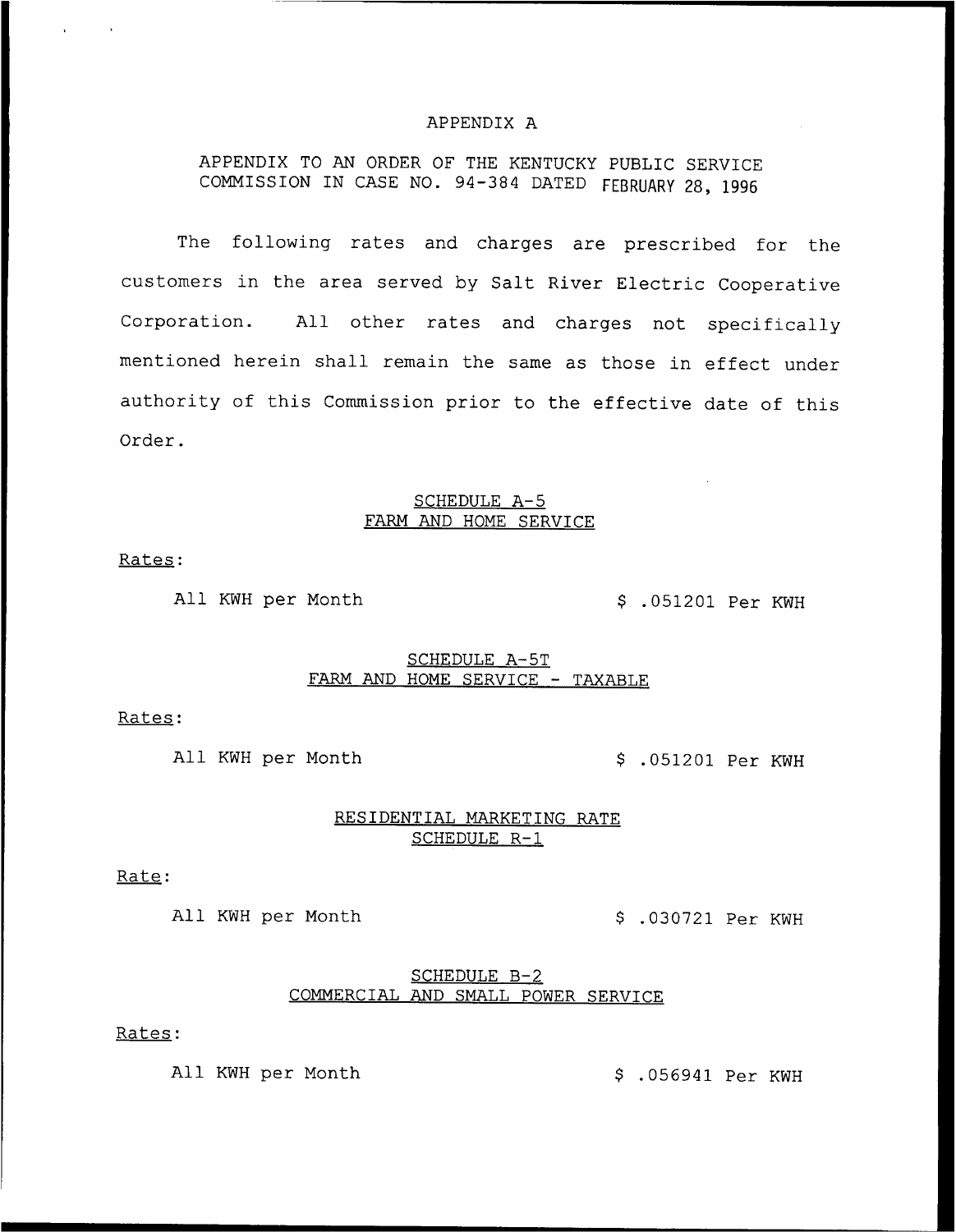# SCHEDULE LLP-1 LARGE POWER SERVICE (OVER 37.5 — UNDER 500 KW}

# Rates:

All KWH per Month  $$.038911$  Per KWH

# SCHEDULE LLP-2 LARGE POWER 500 KW UNDER 3,000 KW (SECONDARY VOLTAGE)

### Rates:

All KWH per Month  $$ .035601$  Per KWH

### SCHEDULE OL OUTDOOR LIGHTING SERVICE

#### Rate Per Fixture

|  | 175 Watts Mercury Vapor |                          | \$7.47 |
|--|-------------------------|--------------------------|--------|
|  | 100 Watts Sodium Vapor  |                          | 7.63   |
|  | 250 Watts Sodium Vapor  |                          | 9.27   |
|  | 400 Watts Sodium Vapor  |                          | 11.80  |
|  |                         | 100 Watts (Under ground) | 8.58   |

#### SCHEDULE OL-1 STREET LIGHTING SERVICE

### Rates:

All KWH per Month  $$.055241$  Per KWH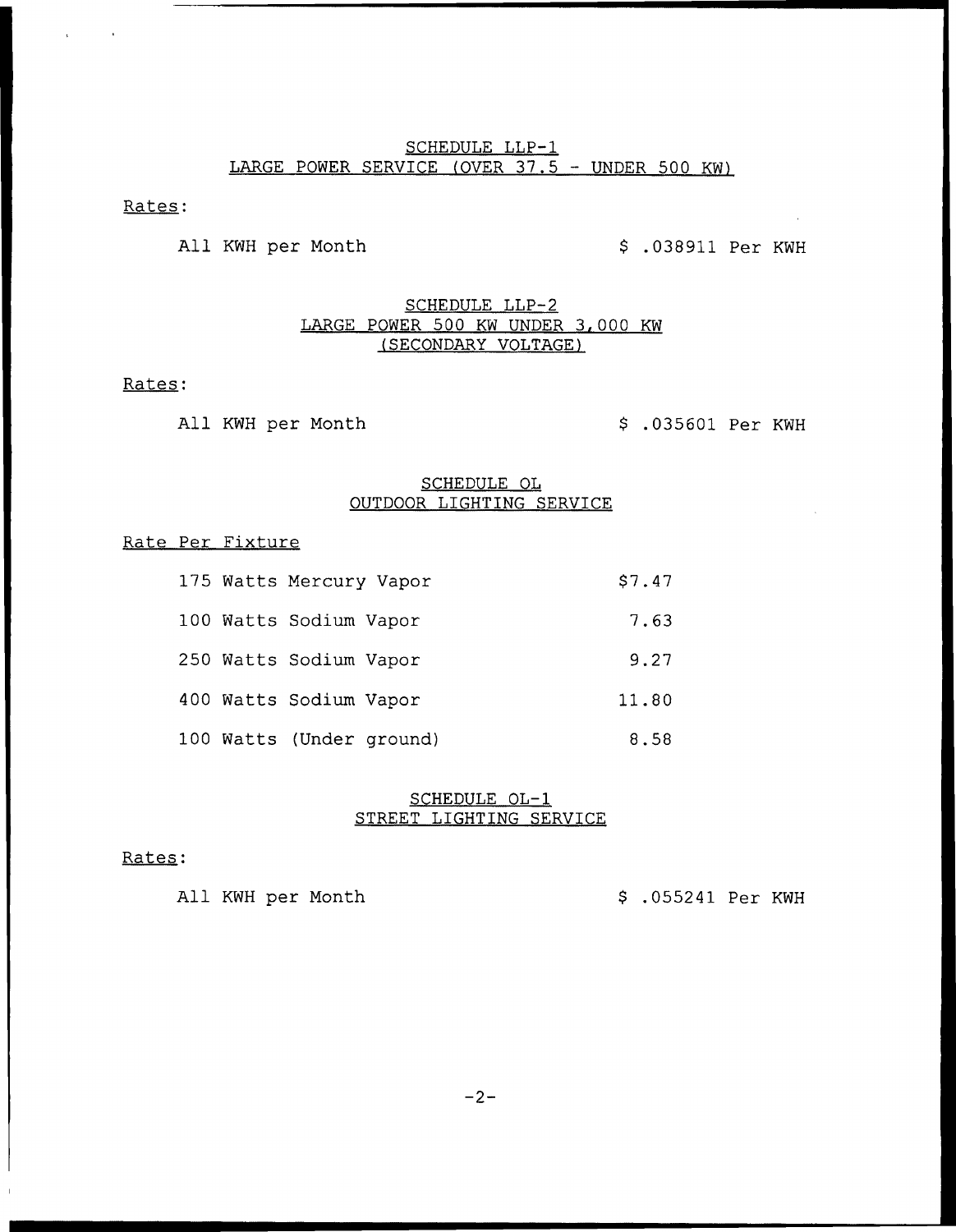#### SCHEDULE LLP-3-Bl LARGE POWER 500 KW — 999 KW

Rates:

 $\sim 100$ 

All KWH per Month  $\frac{1}{2}$  .029307 Per KWH

SCHEDUIE LLP-3-C1 LARGE POWER 500 KW — 999 KW

Rates:

All KWH per Month  $$.029307$  Per KWH

SCHEDULE LLP-3 LARGE POWER 500 KW — 3,000 KW (PRIMARY VOLTAGE)

Rates:

All KWH per Month  $\beta$ .035531 Per KWH

# SCHEDULE LLP-4-Bl LARGE POWER 1,000 KW — 2,999 KW

Rates:

All KWH per Month .026387 Per KWH

SCHEDULE LLP-4-C1

Rates:

All KWH per Month .026387 Per KWH

SCHEDULE LPR-1 LARGE POWER 3.000 KW AND OVER

#### Rates:

All KWH per Month .024031 Per KWH